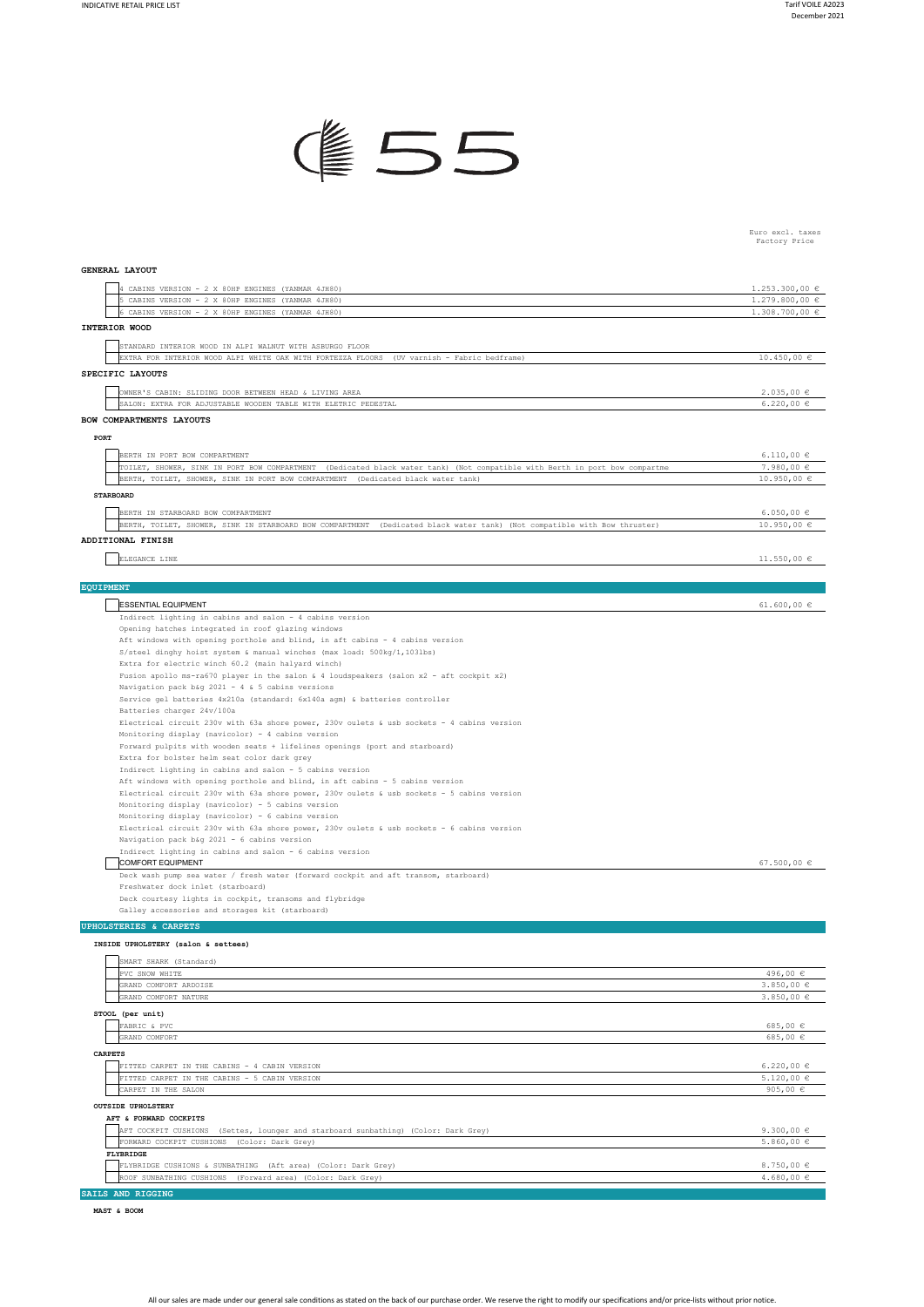| LAZY BAG FOR STANDARD ALUMINIUM BOOM (Color: Graphite)<br>WHITE PAINTED ALUMINIUM MAST AND BOOM                                                           | $3.080,00 \in$<br>9.850,00 $\in$<br>9.850,00 $\in$                                                                                             |
|-----------------------------------------------------------------------------------------------------------------------------------------------------------|------------------------------------------------------------------------------------------------------------------------------------------------|
| BLACK PAINTED ALUMINIUM MAST AND BOOM<br>WHITE PAINTED ALUMINIUM CANOE BOOM AND MAST & COVER (Color: Graphite)                                            | 18.980,00 €                                                                                                                                    |
| WHITE CARBON CANOE BOOM AND WHITE PAINTED ALUMINIUM MAST & COVER (Color: Graphite)                                                                        | 62.600,00 $\epsilon$                                                                                                                           |
| WINCHES & GEAR                                                                                                                                            |                                                                                                                                                |
| ALL ELECTRIC WINCHES & FLATWINDER IN LIEU OF STANDARD                                                                                                     | 9.520,00 $\in$                                                                                                                                 |
| ASYMMETRICAL SPINNAKER GEAR                                                                                                                               | $6.570,00 \in$                                                                                                                                 |
| CODE 0 GEAR WITH POLE & FURLER<br>CODE 0 GEAR WITH POLE & ELECTRIC FURLER                                                                                 | 9.710,00 $\epsilon$<br>$16.690,00 \in$                                                                                                         |
| <b>SAILS</b>                                                                                                                                              |                                                                                                                                                |
| EXTRA FOR HYDRANET SQUARE TOP MAINSAIL AND JIB IN LIEU OF STANDARD                                                                                        | $17.000,00 \in$                                                                                                                                |
| CODE 0 D4 KEVLAR (154m <sup>2</sup> /1,657sq.ft)                                                                                                          | 20.350,00 €                                                                                                                                    |
| DECK EQUIPMENT                                                                                                                                            |                                                                                                                                                |
| EXTRA FOR ELECTRICAL ASSISTANCE FOR DINGHY HOIST SYSTEM                                                                                                   | $4.930,00 \in$                                                                                                                                 |
| EXTRA FOR HYDRAULIC PLATFORM WITH REMOTES (1 fixed & 2 wireless) & FOLDING SIDE (Integrated cradles) (Max load: 750kg/1,54                                | 55.400,00 €                                                                                                                                    |
| BLACK CARBON STEERING WHEEL                                                                                                                               | $3.230,00 \in$                                                                                                                                 |
| BOARDING LADDER                                                                                                                                           | $1.390,00 \in$                                                                                                                                 |
| LIGHTING                                                                                                                                                  |                                                                                                                                                |
| 2 LED SPOT LIGHTS UNDER NACELLE (Color: white)                                                                                                            | 970,00 $\in$                                                                                                                                   |
| UNDER WATER LED SPOT LIGHTS (Color: blue)                                                                                                                 | $5.010,00 \in$                                                                                                                                 |
| AFT COCKPIT & TRANSOMS                                                                                                                                    |                                                                                                                                                |
| FRIDGE 24V-70L                                                                                                                                            | 2.255,00€                                                                                                                                      |
| ICE-MAKER 230V<br>TEAK ON FORWARD & AFT COCKPIT AND TRANSOMS                                                                                              | $2.365,00 \in$<br>22.170,00 €                                                                                                                  |
| TEAK ON DECK PASSAGE WAY                                                                                                                                  | 24.810,00 €                                                                                                                                    |
| EXTRA FOR 2 FOLDING TEAK TABLES WITH COVERS (Color: Graphite)                                                                                             | $3.850,00 \in$                                                                                                                                 |
| 2 DIRECTOR CHAIRS (Color: grey)                                                                                                                           | 765,00 €                                                                                                                                       |
| FOLDING BENCH WITH UPHOLSTERY IN STARBOARD AFT TRANSOM (Color: white)                                                                                     | $2.200,00 \in$                                                                                                                                 |
| FOLDING BENCH WITH UPHOLSTERY IN PORT AFT TRANSOM (Color: white) (Not compatible with aft galley)                                                         | $2.200,00 \in$                                                                                                                                 |
| COMPOSITE FURNITURE WITH GAS PLANCHA IN PORT AFT TRANSOM (Not compatible with folding bench)<br>ENCLOSURES WITH WINDOWS FOR AFT COCKPIT (Color: Graphite) | $4.800,00 \in$<br>$7.480,00 \in$                                                                                                               |
| COURTESY CURTAINS FOR SIDES AND AFT COCKPIT (Color: Graphite)                                                                                             | 2.310,00€                                                                                                                                      |
| FORWARD COCKPIT                                                                                                                                           |                                                                                                                                                |
| PORT AND STARBOARD ADDITIONAL SEATS WITH TEAK TOP TABLE (Color: Dark Grey)                                                                                | $4.900,00 \in$                                                                                                                                 |
| FORWARD CANVAS BIMINI (Color: Graphite)                                                                                                                   | $3.140,00 \in$                                                                                                                                 |
| SUN AWNING WITH CARBON POSTS (Color: white)                                                                                                               | 8.310,00 $\in$                                                                                                                                 |
| FLYBRIDGE                                                                                                                                                 |                                                                                                                                                |
| ADDITIONAL FLYBRIDGE ACCESS ON STARBOARD                                                                                                                  | $5.000,00 \in$                                                                                                                                 |
| FLYBRIDGE FLOOR IN TEAK                                                                                                                                   | $7.810,00 \in$                                                                                                                                 |
| BAR FURNITURE (SINK AND FRIDGE 24V-70L)<br>FLYBRIDGE FOLDING TEAK TABLE WITH COVER (Color: Graphite)                                                      | 8.750,00 €<br>$3.580,00 \in$                                                                                                                   |
| COMPOSITE BIMINI WITH WINDOWS, LED LIGHTS, WINDSHIELD AND ATHERMAL CURTAINS (Color: Graphite)                                                             | 41.530,00 €                                                                                                                                    |
| ENCLOSURES WITH WINDOWS FOR COMPOSITE BIMINI (Color: Graphite)                                                                                            | $6.600,00 \in$                                                                                                                                 |
| WINDLASS REMOTE CONTROL AT HELM STATION WITH CHAIN COUNTER                                                                                                | 640,00 $\in$                                                                                                                                   |
| KIT OF COVERS (Steering wheel & Wheel station) (Color: Graphite)                                                                                          | 935,00 $\epsilon$                                                                                                                              |
| GEL COAT                                                                                                                                                  |                                                                                                                                                |
| GREY HULL GELCOAT (RAL 7035)                                                                                                                              | 10.120,00 €                                                                                                                                    |
| CREAM HULL GELCOAT (RAL 1013)                                                                                                                             | 10.120,00 €                                                                                                                                    |
| <b>ENGINES</b>                                                                                                                                            |                                                                                                                                                |
|                                                                                                                                                           |                                                                                                                                                |
| STANDARD ENGINES 2 x 80 HP (Yanmar 4JH80)                                                                                                                 |                                                                                                                                                |
| ENGINES 2 x 115 HP (Nanni N4-115) WITH ELECTRONIC ENGINE THROTTLE                                                                                         | 30.540,00 €                                                                                                                                    |
| HELM STATION ELECTRONIC ENGINE CONTROL (Included in engines 2x115 HP NANNI N4-115)                                                                        | $7.350,00 \in$                                                                                                                                 |
| ELECTRICAL BOW THRUSTER 24V 170 KGF ON STARBOARD WITH DEDICATED BATTERIES (4x50A) AND CHARGER 30A                                                         | 9.570,00 $\in$                                                                                                                                 |
| 3-BLADE FOLDING PROPELLERS FOR ENGINE YANMAR 80 HP                                                                                                        | $6.880,00 \in$                                                                                                                                 |
| 4-BLADE FOLDING PROPELLERS WITH ENGINE NANNI 115 HP                                                                                                       | 7.940,00 €                                                                                                                                     |
| ELECTRICAL CIRCUIT                                                                                                                                        |                                                                                                                                                |
| ADDITIONAL SERVICE GEL BATTERIES (4x210A) (Essential equipment: 4x210A. Total 8x210A)                                                                     | 3.960,00 $\in$                                                                                                                                 |
| ADDITIONIAL CHARGER 24V/100A                                                                                                                              | 2.365,00€                                                                                                                                      |
| INVERTER 5kVA 24/230V (In lieu of standard 1200VA)                                                                                                        | $3.470,00 \in$                                                                                                                                 |
| ONAN GENSET 17, 5KVA 230V/50Hz                                                                                                                            | 37.150,00 €                                                                                                                                    |
|                                                                                                                                                           |                                                                                                                                                |
| FLEXIBLE SOLAR PANELS ON COMPOSITE BIMINI (8x115W) (Composite Bimini compulsory)                                                                          |                                                                                                                                                |
| YACHT MANAGEMENT SYSTEM                                                                                                                                   |                                                                                                                                                |
| WATER CIRCUIT                                                                                                                                             |                                                                                                                                                |
| WATERMAKER 280L/H SEA RECOVERY AQUAMATIC 230V                                                                                                             |                                                                                                                                                |
| GREY WATER HOLDING TANKS (2x120L)                                                                                                                         |                                                                                                                                                |
| WATER PURIFIER IN THE GALLEY                                                                                                                              |                                                                                                                                                |
| ELECTRICAL TOILETS                                                                                                                                        |                                                                                                                                                |
| FRESH WATER ELECTRICAL TOILETS - 4 CABINS VERSION                                                                                                         |                                                                                                                                                |
| FRESH WATER ELECTRICAL TOILETS - 5 CABINS VERSION                                                                                                         |                                                                                                                                                |
| FRESH WATER ELECTRICAL TOILETS - 6 CABINS VERSION                                                                                                         |                                                                                                                                                |
| INTERIOR EQUIPMENT                                                                                                                                        | 14.360,00 €<br>$3.080,00 \in$<br>20.350,00 €<br>$4.130,00 \in$<br>$1.815,00 \in$<br>$6.000,00 \in$<br>6.950,00 $\epsilon$<br>8.190,00 €        |
| SALON: LARGE SLIDING FORWARD ROOF WINDOW                                                                                                                  |                                                                                                                                                |
| FANS IN SALON AND CABINS - 4 CABINS VERSION                                                                                                               |                                                                                                                                                |
| FANS IN SALON AND CABINS - 5 CABINS VERSION                                                                                                               |                                                                                                                                                |
| FANS IN SALON AND CABINS - 6 CABINS VERSION                                                                                                               |                                                                                                                                                |
| OWNER'S CABIN: FROSTED SHOWER PLEXIGLASS                                                                                                                  |                                                                                                                                                |
| ELECTRICAL APPLIANCES                                                                                                                                     |                                                                                                                                                |
| <b>SALON</b>                                                                                                                                              |                                                                                                                                                |
| FRIDGE 24V-130L (Not compatible with FREEZER 24V-90L)<br>FREEZER 24V-90L (Not compatible with BERTH, TOILET, SHOWER, SINK IN STARBOARD BOW COMPARTMENT)   |                                                                                                                                                |
| MICRO-WAVE OVEN AND GRILL 230V                                                                                                                            |                                                                                                                                                |
| DISHWASHER 230V - Miele (14 sets)                                                                                                                         |                                                                                                                                                |
| PORT COMPANIONWAY - 4 & 5 CABINS VERSIONS                                                                                                                 | $3.360,00 \in$<br>$1.375,00 \in$<br>$1.485,00 \in$<br>$1.595,00 \in$<br>276,00 €<br>$1.735,00 \in$<br>2.035,00€<br>$1.020,00 \in$<br>2.420,00€ |
| WASHER/DRYER 230V - Siemens 7kg/5kg<br>WASHING MACHINE 230V - Miele 9kg (Not compatible with WASHER/DRYER 230V)                                           | 2.585,00€<br>2.675,00€                                                                                                                         |